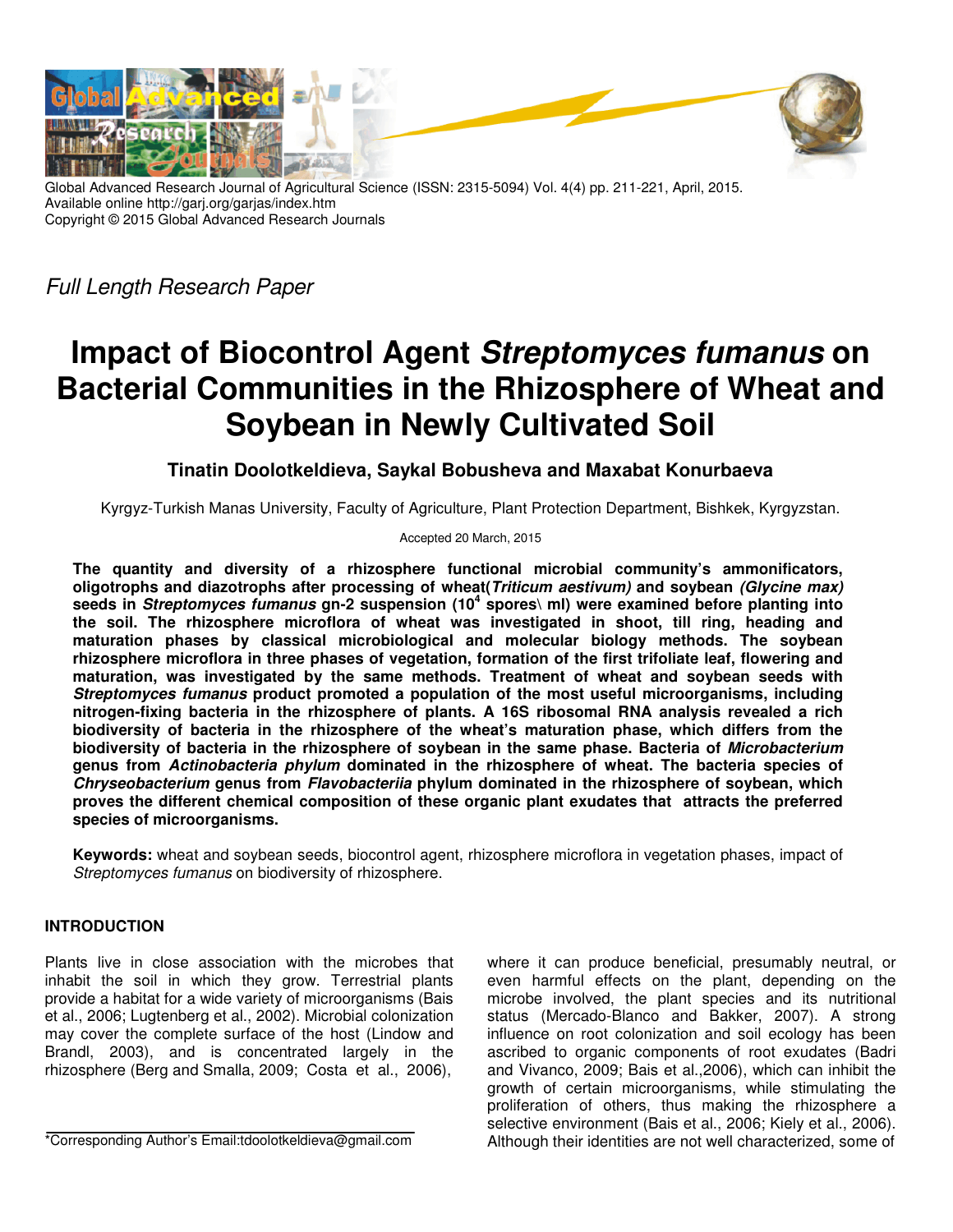the major organic components of exudates have been described in a few plant species (Uren, 2000; Walker et al., 2003). Readily available carbon sources secreted by plant roots include sugars or simple polysaccharides, amino acids, and phenolic compounds (Bertin et al., 2003), some of which can also be found in root tissues (Tan et al., 2004).

In the rhizosphere, the microbial density is typically higher than in bulk soil and ranges from  $10^8$  to  $10^9$  bacteria per gram. According to some authors, the rhizosphere can contain up to10<sup>11</sup>microbial cells per gram root (Egamberdieva et al., 2008) and more than 30,000 prokaryotic species (Mendes et al., 2011). The collective genome of this microbial community is much larger than that of the plant, and is also referred to as the plant's second genome (Roeland et al., 2012).

The balance between the rhizosphere microflora and plant pathogens and soil microflora is important in hostpathogenic relationships. The rhizosphere microbiome can prevent colonization by pathogens. Mechanisms through which rhizosphere microorganisms can affect a soil-borne pathogen have been identified, and include production of antibiotic compounds, consumption of pathogen stimulatory compounds, competition for(micro)nutrients and production of lytic enzymes (Doornbos et al., 2012; Lugtenberg and Kamilova, 2009). Many beneficial soilborne microorganisms have been found to systemically boost the defensive capacity of the plant.

As is well known, plant growth-promoting bacteria (PGPB) occupy the rhizosphere of many plant species and have beneficial effects on the host plant. They may influence the plant in a direct or indirect manner. A direct mechanism would increase plant growth by supplying the plant with nutrients and hormones (auxin, gibberellins and cytokinin). Indirect mechanisms, on the other hand, include reducing susceptibility to diseases, and activating a form of defence referred to as induced systematic resistance (ISR) (Van der Ent et al., 2009).

This is observed world wide and has been associated with the build-up of antagonistic fluorescent Pseudomonas spp. that produce the antifungal compound 2,4 diacetylphloroglucinol (DAPG) (Weller et al.,002).Other microorganisms that can confer suppressiveness have been found among the proteobacteria and firmicutes and for fungi among the ascomycota (Raaijmakers et al., 2009).

Soil bacteria belonging to the Streptomycetes are regarded as promising biocontrol organisms due to their potential to produce a vast array of secondary substances such as vitamins, alkaloids, plant growth factors, enzymes and enzyme inhibitors (Lehr et al., 2008; Abd and El-Mehalawy, 2002; Rothrock and Gottlieb,1984). They are capable of exhibiting beneficial as well as detrimental effects on plants, including promotion of symbiosis, improved growth, abiotic stress resistance and enhanced resistance to fungi and bacterial diseases. Studies even

show that use of *Streptomyces* enhances growth of crop plants (Compant et al., 2005).

Our previous studies have shown that Streptomycetes fumanus gn-2 is effective in biocontrol of root rot and damping–off diseases, and promotes growth of vegetable and field crops (Doolotkeldieva, 2007; Doolotkeldieva, 2010). Streptomyces fumanus has a rhizosphere origin and was isolated from the rhizosphere of mustard (Sinapis alba) and recommended as a biofertilizer for seed and soil application to increase plant growth and protect against pathogens.

We aim to investigate the role of Streptomyces fumanus gn-2 in the regulation of the functional diversity of rhizosphere bacteria of wheat and soybean and, at the same time, the influence of the rhizosphere microbial community on the efficiency of the biological agent.

## **MATERIALS AND METHODS**

## **Bacterial strains and culture**

Streptomyces fumanus gn-2 was obtained from the rhizosphere of mustard (Sinapis alba) in Issuk-Kul region of Kyrgyzstan (Doolotkeldieva, 2010; 2012).YEPG Medium, ISP4 Medium, starch-ammonia agar (SAA) and oatmeal agar were used to study and maintain actinomycete cultures under laboratory conditions (Gauze et al., 1983). Molecular techniques were used to analyse the diversity of actinomycete isolates (Dunbar et al., 1999; Wawrik et al., 2005; Yuan and Crawford, 2005). The 16S rRNA genes were PCR amplified with 27f and 1522r primers, polyketide synthase (PKS) genes were screened by polyketide synthetase primers.

#### **Fermentation of Streptomyces fumanus gn-2 to obtain a liquid sample of biological product**

Production of liquid samples of biological product based on Streptomyces fumanusgn-2 was conducted in submerged cultivation in a bioreactor (Applicon, USA, 3l), with automatic control of oxygen, pH, temperature and other relevant technical indicators. The composition of the medium contained carbohydrate sources, nitrogen, phosphorous and magnesium salts (pH 7.0-7.2), which had been pre-optimized for maximum biomass yield of the resulting product.

## **Experimental plots**

In 2008,the experimental field of the Agricultural Faculty was established on the territory of the Jal Campus of Kyrgyz-Turkish Manas University, with 80% sand, 9%silt and 11 %clay (in top soil) and containing significant different metals - Mn, Ni, Co, Ti, Cr, Mo, W, Zr, Nb, Cu, Pb,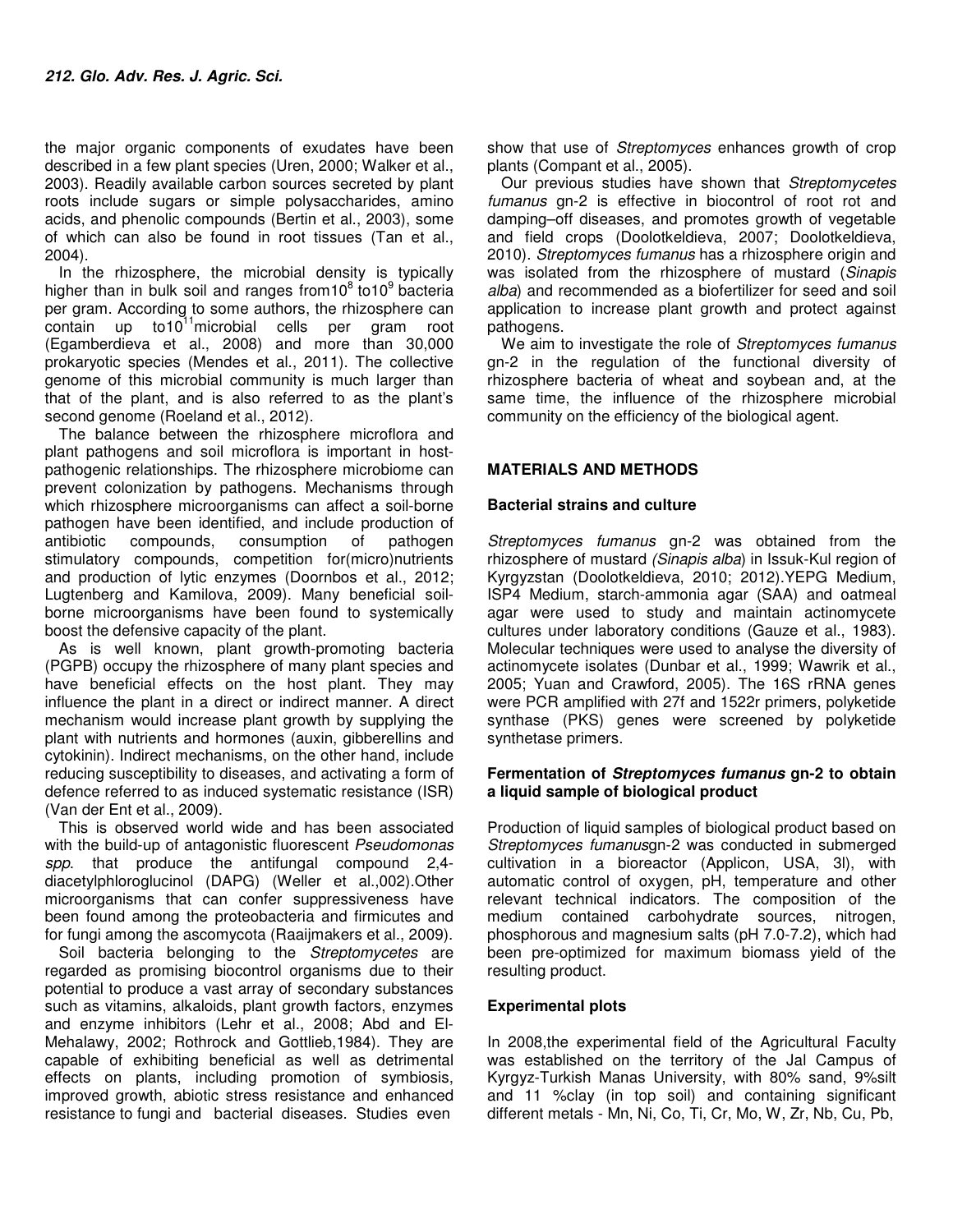Ag, Sb, Z, Cd, Sn, In, Ga, Yb, Y, La, Ce, P, Sr, Be, Ba, Li, Sc, Hf, Ta, Th, U, Pt and Au. These soils have not previously been used as farmland. A continuous application of composted farmyard cattle manure with black soil in a 5cm layer without mineral fertilizer was conducted for three years (2008-2011).The farmyard cattle manure was composted for six months before application. The pH of the soil was 6.3 and its organic carbon content was 1-2%.

The rhizosphere microflora of two plants, wheat (Triticum aestivum) and soybean (Glycine max) in different phases of vegetation was studied. The seeds of wheat and soybeans were treated in liquid samples of biological product based on Streptomyces fumanusgn-2 for three hours before planting into soil.

The rhizosphere microflora of wheat grown from treated seeds and seeds without a treatment was investigated in shoot, till ring, heading and maturation phases by classical microbiological and molecular biology methods. The soybean rhizosphere microflora in three phases of vegetation, formation of the first trifoliate leaf, flowering and maturation, was investigated by the same methods in samples treated with Streptomyces fumanus gn-2 and those not treated with the bioproduct. In addition, the micro diversity of unplanted soil was investigated for comparison to the rhizosphere microflora of cropped soil.

#### **The study of the rhizosphere of plants by culturedependent methods**

To analyse uncropped soil and the rhizosphere of plants, the whole volume of soil with plants was taken out of the experimental plots. In the case of plants, the bulk soil was shaken off from the plant roots taken from depths of approximately 15-25 cm, and the roots with the remaining adhering soil (thickness of no more than 2–3 mm) were used for analysis. The sample of root with attached rhizosphere soil was placed into a flask with 100 ml of sterile tap-water, and was shaken for 30 min. Then the roots were taken out and the suspension was left to let the soil particles settle, after which a range of dilutions was prepared for isolation of rhizosphere microorganisms. The sampling was made in three replicates per experimental plot.

The total number of microorganisms in unplanted soil and the rhizosphere of Triticum aestivum and soybean Glycine max was determined by the fluorescence microscopy method and the plating dilution technique using a nutrient agar medium (Difco). For isolation and enumeration of the total number of cultivable ammonificator, oligotroph and diazotrophs microorganisms, the plating dilution technique was used. Plates were incubated at 30°C for 3–7 days, and colony-forming units (CFU) were counted and calculated. Bacto-actinomycetes isolation agar (Difco) and starch ammonia agar were used to estimate the number of actinomycetes. The selective

agar media Fedorov's medium was used for the isolation of nitrogen-fixing microorganisms, consisting of (in grams per litre of distilled water): mannitol, 20.0;  $K_2HPO_4$ , 0.3; CaHPO<sub>4</sub>, 0.2; K<sub>2</sub>SO<sub>4</sub>, 0.2; MgSO<sub>4</sub>, 0.3; NaCL, 0.5; FeCl<sub>3</sub>, 0.01;  $CaCO<sub>3</sub>$ , 5.0; micronutrient solution, 1.0; agar-agar, 20.0(Zvyagintsev, 1991). The micronutrient solution (g  $|-1$ ) consisted of:  $H_3BO_3$ , 5.0;  $(NH_4)_2MOQ_4$ , 5.0; KI, 0.5; NaBr, 0.5; ZnSO<sub>4</sub>, 0.2;  $Al_2(SO_4)_3$ , 0.3. After 3-5 days of incubation, the colonies grown on nitrogen-free agar plates were counted.

## **PCR analysis of rhizosphere bacteria**

DNA was extracted from soil and pure cultures maintained in MPM medium at 25 °C during the active phase of microbial growth from enrichment cultures using Ultra Clean<sup>™</sup> Soil DNA Isolation Kit and an alternative protocol from MO BIO Company. Polymerase chain reaction (PCR) amplification was performed with a Multigene Thermal Cycler (TC9600-G/TC, Labnet International). The 16S rRNA genes were PCR amplified with 27f and 1522r primers. Sequence analysis was performed by Macrogen Company (Seoul, Korea), and sequences were edited with Applied Biosystems 3730XL sequencers; only sequences with > 700 nucleotides were used for diversity analyses.

## **Statistical analysis**

Statistical analysis for the total count of different group bacteria in plant rhizosphere was performed by standard methods with the use of programs EXCEL and STATGRAPHICS Plus. ANOVA analysis of variance was used for determination of the F-distribution (probability distribution) function, and information about the variances of each population (within) and grouping of populations (between). A  $P$  value below 0.05 was deemed significant.

## **RESULTS AND DISCUSSION**

#### **Dynamics of rhizosphere microflora of wheat in the vegetation phases under application of Streptomyces fumanus**

The rhizosphere microflora of wheat in shoot, till ring and maturation phases was investigated. Population density of species and biodiversity in three physiological groups, ammonificators, oligotrophs and diazotrophs were studied. To identify the impact of Streptomyces fumanus on the formation of wheat rhizosphere microflora, we compared these organisms in the experimental, control variants and bulk soil. While the seeds are soaking in the suspension of biological product for three hours, the spores and mycelia of Streptomyces fumanus will be continuing the adhesion to and penetration of the cell wall of seeds; thus, the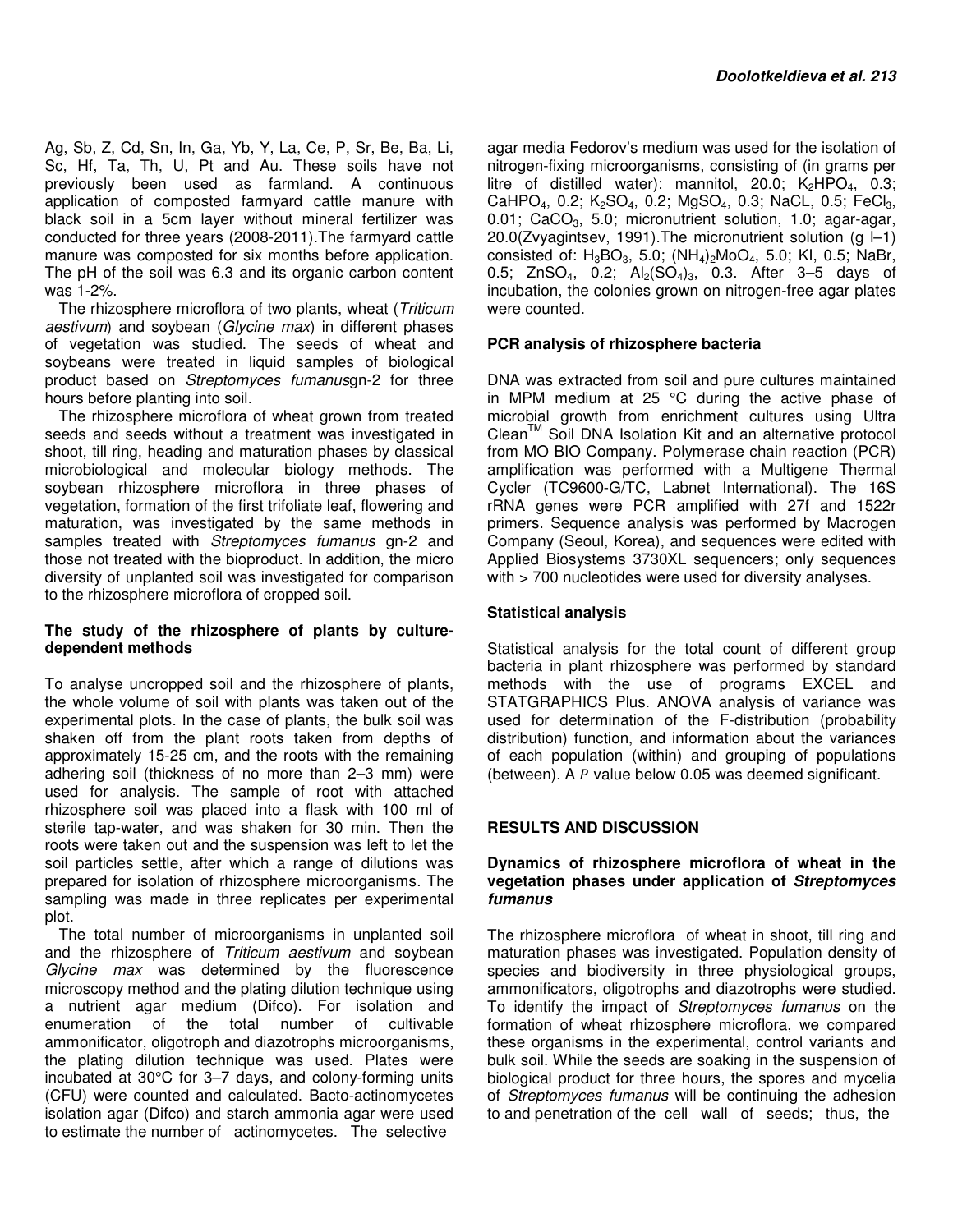

**Figure1.** A. The number of ammonificators in the rhizosphere of wheat at different vegetation phases; B. The number of oligotrophs in the rhizosphere of wheat at different stages of vegetation

mycelium of the biological agent penetrates further into the root system of growing plants.

#### **Number and biodiversity of ammonificators by phases of wheat**

In the shoot phase, the number of ammonificators in the wheat rhizosphere microflora was low, whereas in bulk soil the number of these bacteria was 1.5 times higher. In the till ring phase, the number of ammonificators in the rhizosphere was almost 1.2-1.5 times higher than in the shoot phase. In this phase, in the control variant the number of these bacteria was higher than in the variant treated with Streptomyces fumanus and in bulk soil.

The density of the ammonificators population increased with the plants' ripening. In the maturation phase, the number of bacteria in bulk soil was 47.6  $\pm$  0.97  $\times$  10<sup>3</sup> CFU/g soil (P≥00.5), while in the control and the variant with Streptomyces fumanus the number was equal, and consisted of  $64 \pm 1.23 \times 10^3$  CFU/g soil(P≥00.5) (Figure 1A).

Usually, the ammonificators get nutrients and energy from the decomposition of fresh organic matter in the root system of plants. Low numbers of these bacteria in the shoot phase, apparently, can be related to the fact that the growing, young root hairs produce a small number of exudates, which are a source of nutrients for the bacteria living in the rhizosphere. With the development of lateral roots, the amount of organic secretions is increased to attract microorganisms.

Thus, the biological agent containing Streptomyces fumanus does not stimulate the growth of ammonificators in the rhizosphere. But this agent does affect the species composition of the rhizosphere, thus causing a shift in functional groups of rhizobacteria.

16S ribosomal RNA analysis revealed a rich biodiversity of rhizosphere bacteria of wheat in the maturation phase. The ordinary saprophytic bacteria from Actinobacteria phylum were dominant: Microbacterium hydrocarbonoxydans, Microbacterium oxydans, Microbacterium sp. VKM Ac-2051 and Curtobacterium sp. VKM Ac-2061, Brevibacterium sp., Uncultured bacterium, and ActinomycetesP032 (Figure. 2).

#### **Number and biodiversity of oligotrophs by phases of wheat vegetation**

In the shoot phase, their number in the variant containing Streptomyces fumanus was  $2.6 \pm 0.75 \times 10^3$  CFU/g of soil, and in the till ring it was even less, only 1.8 0  $\pm$  0.56  $\times$  $10^3$ CFU/g soil, and by the end of the growing period, their number increased dramatically, reaching  $21.6 \pm 1.23 \times 10^3$ CFU/g of soil. In the control, the number of actinomycetes in the shoot and in the till ring phases was the same, and in the maturation phase it doubled and amounted to  $12.4 \pm$ 0.89  $\times$  10<sup>3</sup> CFU/g soil. In bulk soil, were veiled a high number of colony-forming units in the shoot and maturation phases; their number reached 23.6  $\pm$  0.79  $\times$  10<sup>3</sup>CFU/g of soil, and in the till ring stage it decreased by four times (Figure 1B).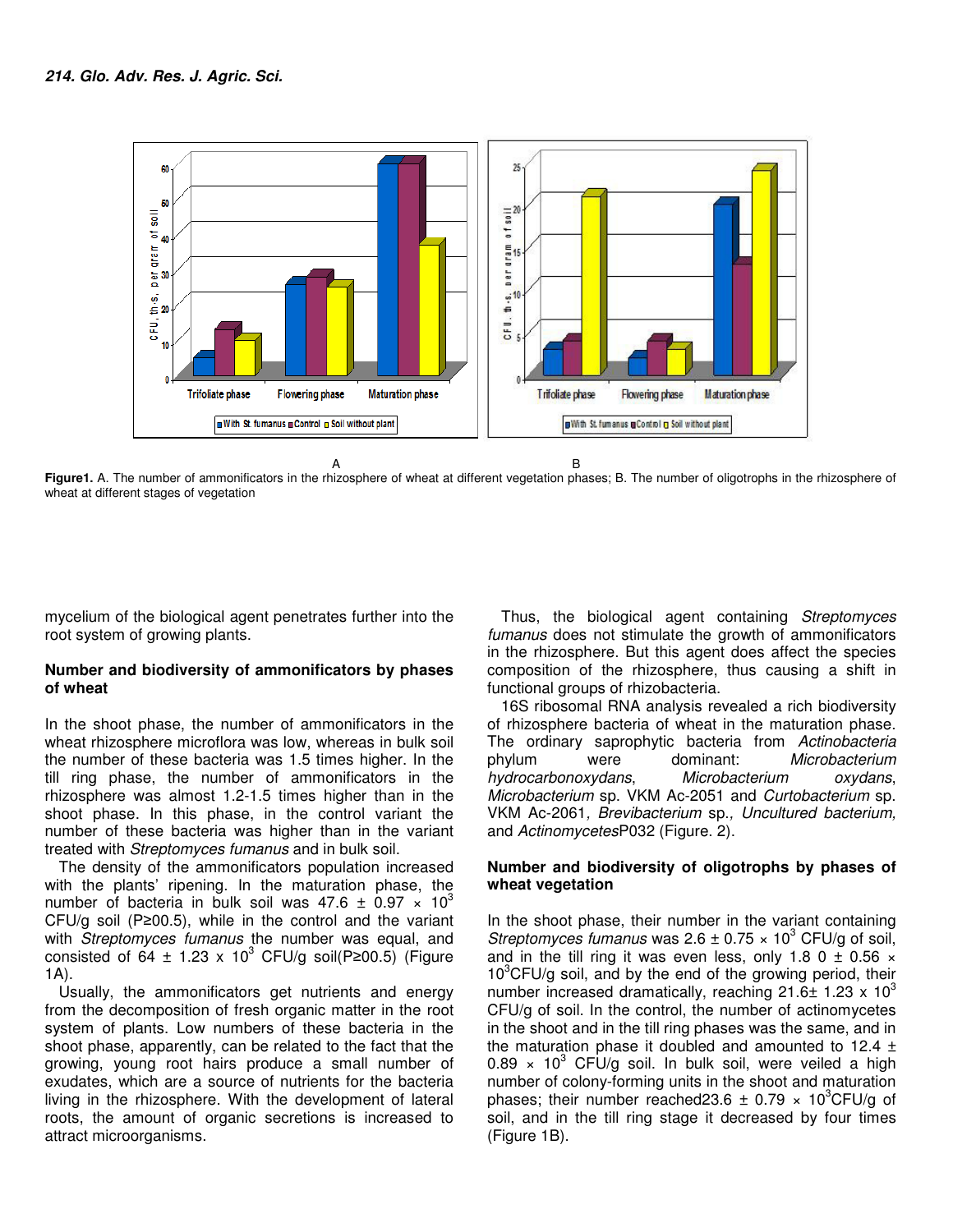

**Figure 2.** Neighbour-joining phylogenetic tree based on 16SrRNA gene sequences showing the position of isolated bacteria strains from wheat rhizosphere.



**Figure 3.** Neighbour-joining phylogenetic tree based on 16SrRNA gene sequences showing the position of isolated bacteria strains from wheat rhizosphere (with a biologic product).

Biodiversity of actinomycetes was represented by species from the Actinobacteria phylum: Streptomyces fumanus, Arthrobacter sp., Dermacoccus profundi, Rhodococcus sp., Actinobacterium OR-26, and others. In the variant in which the biological product was used, Streptomyces fumanus was isolated during the whole growing season. This indicates he survival ability of this culture in the rhizosphere of wheat.

#### **The number and biodiversity of nitrogen-fixing bacteria in growth stages of wheat**

In contrast to other microorganisms in the rhizosphere of wheat, nitrogen-fixing bacteria have shown a significant number at all phases of plant development, particularly where a Streptomyces fumanus product was applied. So, the presence of the biocontrol microorganism Streptomyces fumanus in the rhizosphere not only plays an important role in the suppression of pathogenic species,

but also enhances growth and development of useful groups, such as nitrogen-fixing bacteria. The population densities and the diversity of the root microflora affected the number and activity of Azotobacter bacteria, which may contribute to additional nitrogen inputs to the soil (Figure 4).

#### **Dynamics of the rhizosphere microflora of soybean in phases of vegetation**

We have explored the rhizosphere microflora of soybean in three phases: in the formation of first trifoliate leaf, flowering and maturation.

#### **Number and biodiversity of ammonificators by phases of soybean**

In all phases of the growing season the ammonificators bacteria, in the presence of a biological agent consisting of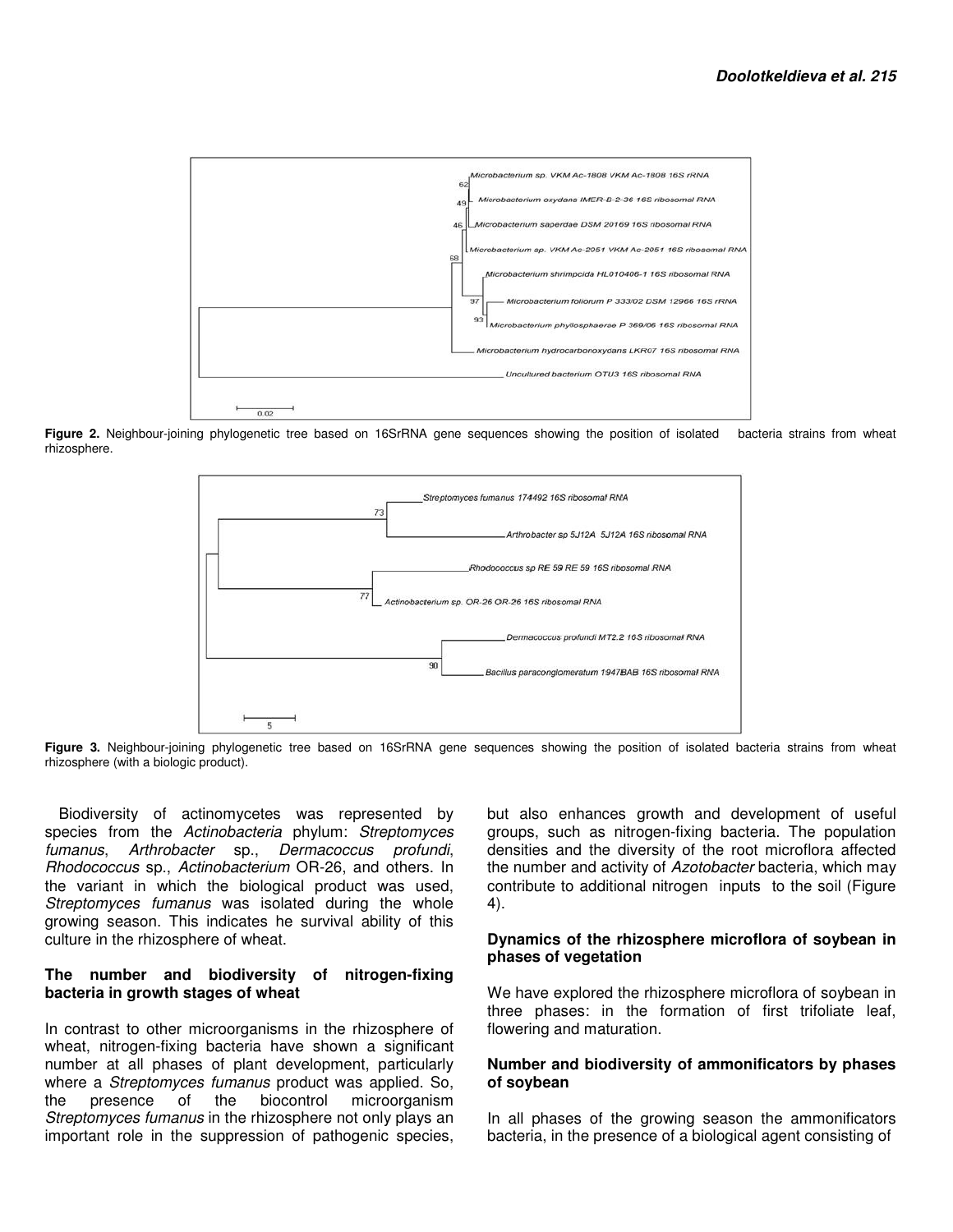

 **Figure 4.** The number of nitrogen-fixing bacteria in the rhizosphere of wheat at different stages of vegetation, in %



Figure 5. A.The number of ammonificators in the rhizosphere of soybean at different stages of vegetation; B. The number of actinomycetes in the rhizosphere of soybean at different vegetation phases.

Streptomyces, developed rapidly and were constantly at significant density (Figure 5A).This suggests that a balance is created between the rhizosphere's inhabitants due to the Streptomyces culture which produced the growth stimulating compounds, thus enhancing cell division and differentiation of root hairs. This results in increased number of lateral root hairs and in growth of the nutritional and respiratory surface root system. Its how once more that Streptomyces cells and mycelium take root in the rhizosphere; they do not exhibit an inhibitory effect on the development of saprophytic bacteria.

16S ribosomal RNA analysis revealed the biodiversity of bacteria that make up the rhizosphere microflora of the soybean in the till ring phase in the control variant. It was dominated by the true rhizosphere species of Flavobacteriia phylum, such as Chryseobacterium sp. RBA2, Chryseobacterium sp. QT2, Elizabethkingia sp.,

Candidatus Chryseobacterium massiliae, Trichloroacetic acid-degrading bacterium, uncultured bacterium, and others (Figure 6).

PCR assay found completely different species of ammonificators in the variant with biological product. Bacteria from Bacteroidetes phylum dominated: Pedobacter borealis, Pedobacter kribbensis, Pedobacter agri, Pedobacter terrae, Bacteroidetes bacterium 7-11, Sphingobacteriaceae bacterium and Flavobacterium sp. (Figure.7).

16S rRNA analyses from bulk soil detected mainly sporeforming bacteria, mostly representatives of Firmicutes phylum: Bacillus aryabhattai, Bacillus subtilis, Bacillus horikoshii, Bacillus pumilus, Bacillus flexus, Bacillus megaterium and Bacterium LWA-2-2 (Figure 8).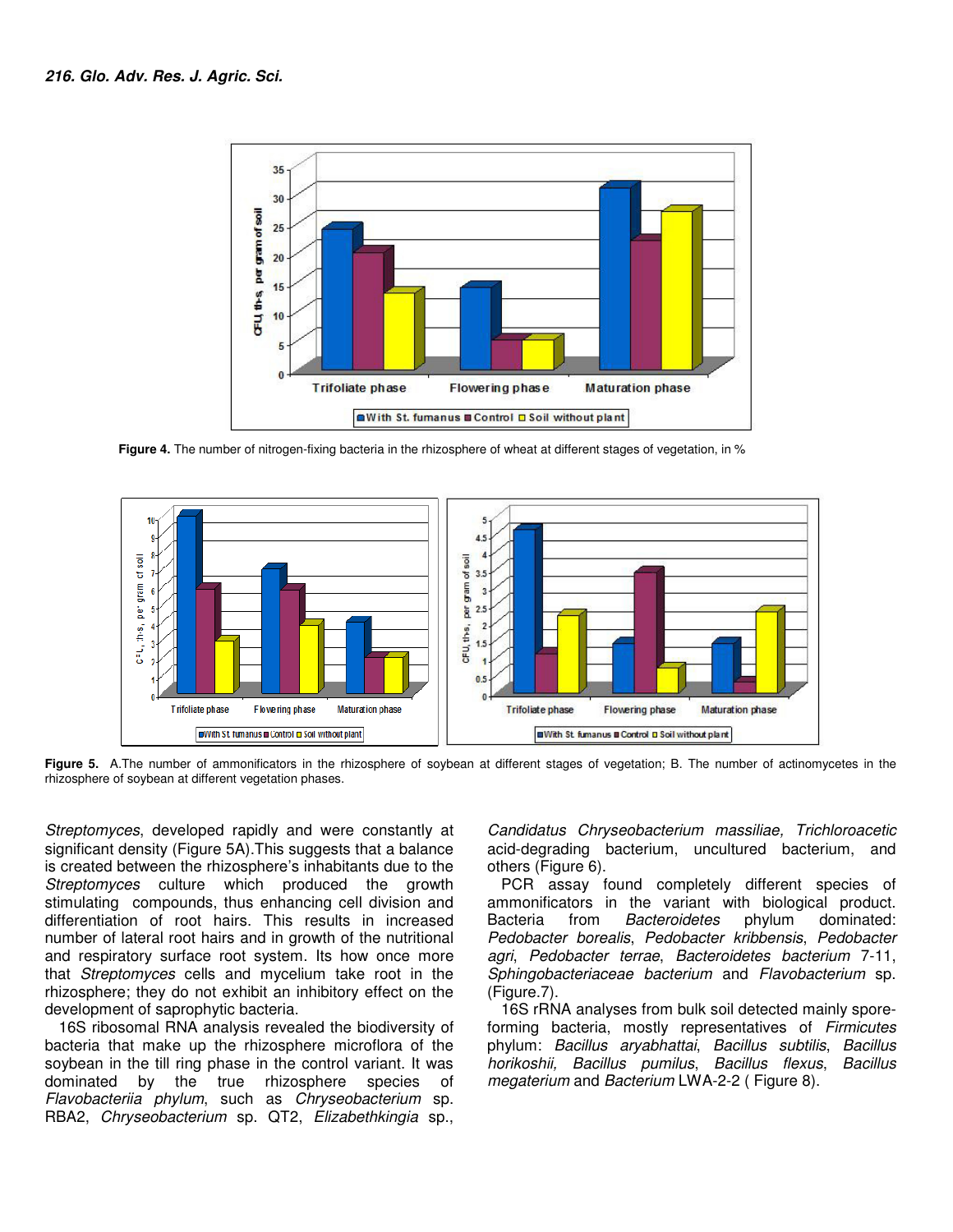

Figure 6. Neighbour-joining phylogenetic tree based on 16SrRNA gene sequences showing the position of isolated bacteria strains from soybean rhizosphere in control variant

#### **The number and biodiversity of oligotrophs by phases of soybean vegetation**

The number of colony-forming units of actinomycetes was high in the tillering phase, and at the end of the growing season remained significant when the biological control microorganism was used. These figure indicate that the

culture of Streptomyces fumanus, which is the basis of the biological product, survives perfectly among other species of Streptomyces in the root zone of soybean, reproducing intensively so that it reaches significant quantities there (Figure 5B).



Figure 7. Neighbour-joining phylogenetic tree based on 16SrRNA gene sequences showing the position of isolated bacteria strains from soybean rhizosphere in experimental variant.



Figure 8. Neighbour-joining phylogenetic tree based on 16SrRNA gene sequences showing the position of isolated bacteria strains from soybean rhizosphere in bulk soil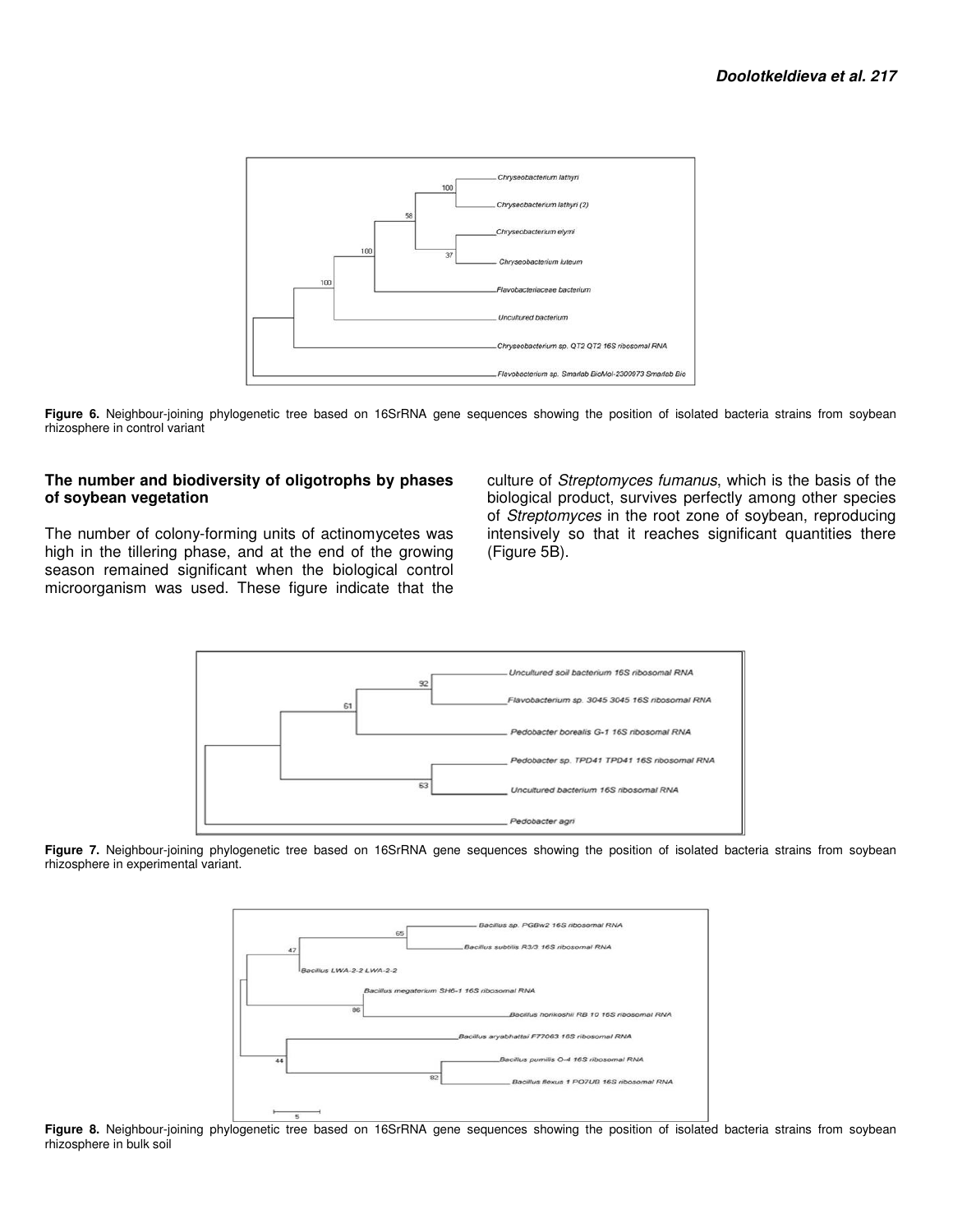#### **The number and biodiversity of nitrogen-fixing bacteria in growth stages of soybean**

The influence of *Streptomyces fumanus* on the dynamics of nitrogen-fixing bacteria was evident. So, in the flowering phase, the number of nitrogen-fixers increased two-fold compared to bulk soil. In the maturation phase, the density of nitrogen-fixing bacteria also remained stable and relatively high (Figure 9).

Thus, as the results have shown, the effects of Streptomyces fumanus on the rhizosphere microflora of wheat (Triticum aestivum) differed from that of soybean (Glycine max) in relation to phases of plant development. In the shoot phase of wheat, we observed a marked restraining effect of biological agents on the development of ammonifiers in the rhizosphere. Since only at the

maturation phase did their amount equal the control, it seems that a balance among bacteria-forming rhizosphere communities of wheat was established in the maturation phase. By contrast, the ammonificators in the presence of a biological agent have developed rapidly, and remained constantly in significant numbers in all phases of soybean.

16S ribosomal RNA analysis revealed a rich biodiversity of bacteria in the rhizosphere of wheat in the maturation phase, which differs from the biodiversity of bacteria in the rhizosphere of soybean in the same phase. Bacteria of Microbacterium genus from the Actinobacteria phylum dominated in the rhizosphere of wheat. The bacteria species of *Chryseobacterium* genus from the Flavobacteriia phylum dominated in the rhizosphere of soybean, which proves a different chemical composition of



Figure 9. The number of colony-forming units of nitrogen-fixing bacteria in the rhizosphere of soybean at different vegetation phases.

Table1. The growth stimulating effect of Streptomyces fumanus biological product on seeds and seedlings of wheat and bean crops in newly cultivated soil

| Dosage of<br>biological<br>product,<br>cells/ml | Seed germination in% | Length of stem, mm | Root length,<br>mm | biomass<br>Total<br>in<br>grams |
|-------------------------------------------------|----------------------|--------------------|--------------------|---------------------------------|
| Wheat                                           |                      |                    |                    |                                 |
| Strep.fumanus,<br>gn-2, $10^4$                  | 100                  | 164.0±0.37         | $142.0 \pm 0.15$   | 23.32±0.47                      |
| Control.<br>water                               | 82.0                 | $93.0 \pm 0.65$    | 65.0±0.54          | $15.25 \pm 0.53$                |
|                                                 |                      |                    |                    |                                 |
| Soybeans                                        |                      |                    |                    |                                 |
| Strep.fumanus,<br>gn-2, $10^4$                  | 100                  | $95.0 + 0.38$      | 150.0±0.19         | 29.86±0.43                      |
| Control.<br>water                               | 82.0                 | $26.0 + 0.26$      | $90.0 \pm 0.15$    | 27.42±0.27                      |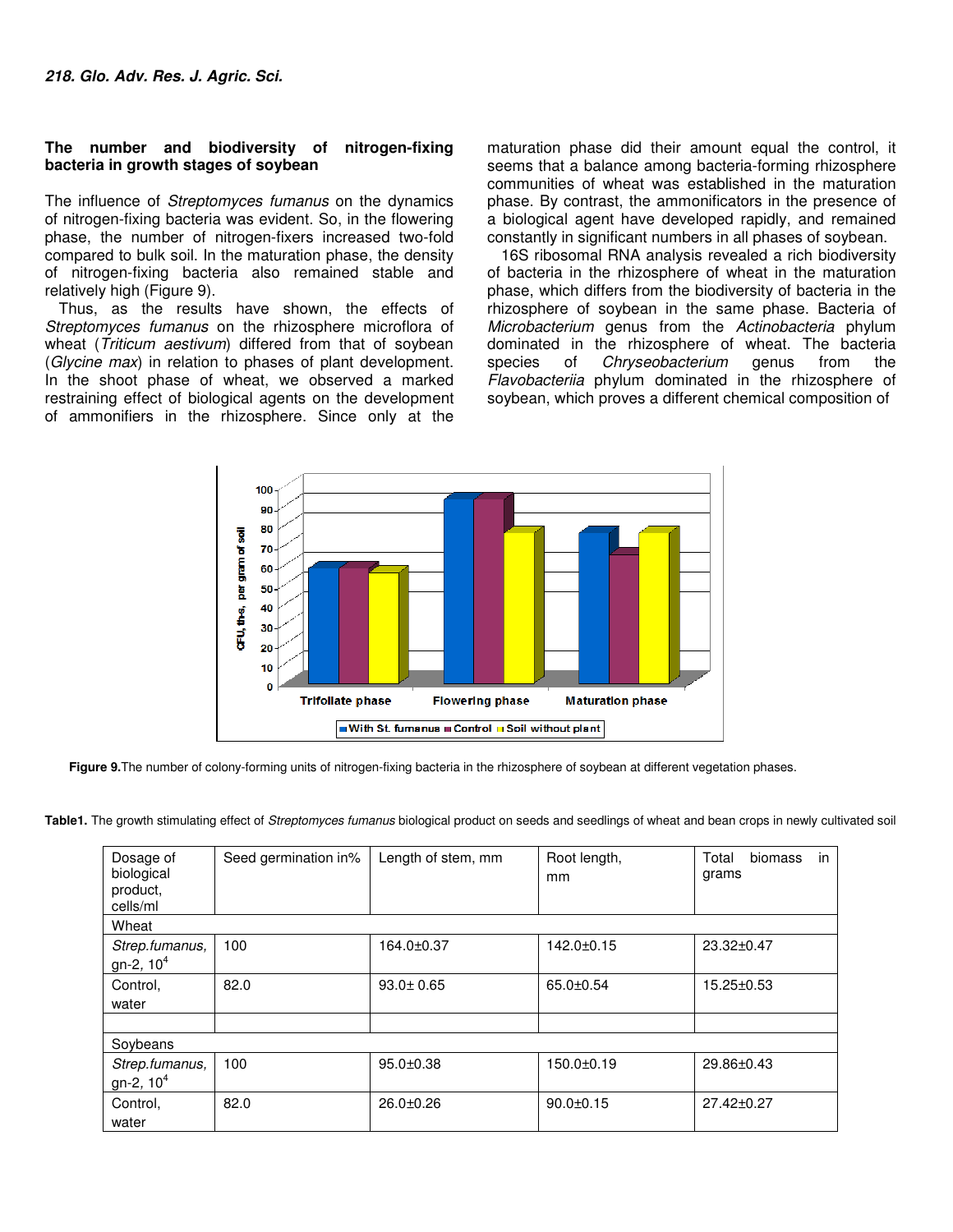plant exudates attracting the preferred species of microorganisms.

The degree of Streptomyces fumanus survival in the rhizosphere of soybean was stable and higher than in the rhizosphere of wheat. Thus, at the end of vegetation in the variant treated with biological agent, the number of actinomycetes in the soybean rhizosphere was much higher than in the control and bulk soil.

The results allowed us to confirm that Streptomyces fumanus is an ideal biological agent for use against soil infections, due to its high colonization of the root system of soybeans and significant colonization of wheat. Streptomyces fumanus introduced into non-sterile soil entered into competition with the local soil microflora and had the ability to colonize the rhizosphere system of plants. Using Streptomyces fumanus through the seeds has improved the composition of the soil microflora, attracting saprophytic rhizosphere microorganisms

#### **DISCUSSION**

Streptomyces fumanus isolated from the rhizosphere was intended for seed and soil application as a biofertilizer to increase plant growth and to protect against pathogens in our study.

Biofertilizers have success criteria for wide applications: they have to be effective in actual field conditions, in a range of soils and in different host cultivars. Despite the low soil fertility and lack of irrigation water in the summer period, a treatment of seeds by a Strep. fumanus product showed a growth stimulatory effect on all phases of soybean and wheat, and ultimately increased biomass and grain yield overall (Table 1).

As shown in Table 1 above, the germination rate of the wheat seeds for eight days was 100%;the soybean seeds' germination rate for six days was 100%.The length of wheat shoots at eight days was 1.76 times higher than in controls. The length of soybean shoots was 3.65 times higher compared to the control in six days. The growth stimulatory effect on the root system of the seedling crop is expressed in the following terms: root length of wheat seedlings is 1.66 times higher than in the control; in soybeans it was 1.13 times greater than in the control. The biomass of wheat seedlings in eight days was1.52 times greater than in the controls; for soybean it was 1.08 times greater in six days.

It can be assumed that growth stimulating compounds produced by Streptomyces fumanus like auxin and cytokinins could enhance cell division and differentiation of root system and increase the number of lateral root hairs, consequently increasing the nutritional and respiratory surfaces of the root system as a whole. The healthier the root hairs, the more intensely they emit exudates, which are food for saprophytic bacteria (ammonificators). Cells and mycelium of Streptomyces fumanus have taken root in the rhizosphere, showing no inhibitory effect on the

development of saprophytic bacteria. In all phases of vegetation, the ammonificators in the presence of an antagonist, the biological agent, developed rapidly and were constantly in significant numbers in the rhizosphere of soybean. This indicates there is some balance created between the rhizosphere inhabitants and the Streptomyces biological agent.

In general, there was no marked fungal infection in the root system of plants, and there was no single case of plant diseases on the crop area, despite the low content of organic matter in the soil. Root exudates of soybean provide a nutritional base for the growth of antagonistic organisms, which not only play an important role in controlling the soil phytopathogens, but also contribute to the active functioning of a very important group - nitrogenfixing bacteria in the rhizosphere.

The results confirmed that the introduction of Streptomyces fumanus as a biological agent in soil alongside the seeds stimulated the growth and reproduction of microorganisms that are useful and important for the soil environment. It entered into competition with the local soil microflora and had the ability to colonize the rhizosphere system of the plants. The use of a formulation of Streptomyces gn-2 has improved the composition of rhizosphere microflora, attracting saprophytic microorganisms: ammonificators and oligotrophs. The presence of the biocontrol microorganism Streptomyces fumanus in the rhizosphere plays an important role in enhancing the growth and development of useful groups, such as nitrogen-fixing bacteria. The population densities and diversity of the root microflora affected the number and activity of Azotobacter bacteria, which may contribute to additional nitrogen inputs to the soil. So, the rhizosphere can be considered a microbiological buffer zone in which the microflora serves to protect the plants from attack by pathogens and to improve soil fertility.

#### **CONCLUSIONS**

Thus, the results obtained from experimental and that was not processed, cultivated or previously used as farmland leads us to the following conclusions:

The use of Streptomyces fumanus as a biological agent has improved soil microflora composition, attracting saprophytic rhizosphere microorganisms.

The use of Streptomyces fumanus as a biological agent hastened the phenophases of plants by 3-5 days, increasing the height of the plants and the size of the leaf blade, creating a hostile environment for the development of weeds and phytopathogens.

Streptomyces fumanus is an ideal biological agent for use against soil infections, due to its high colonization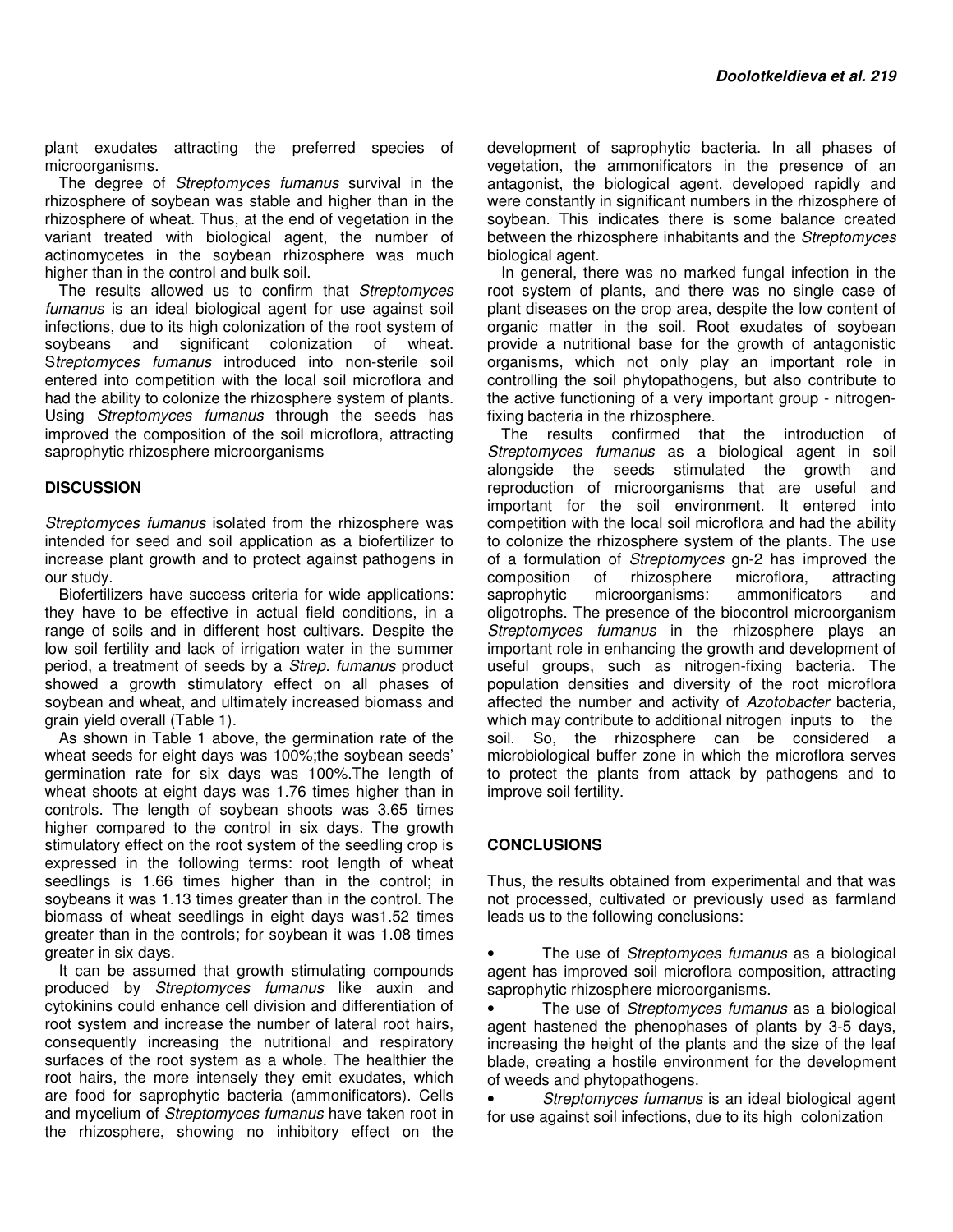of the root system of soybeans and significant colonization of wheat.

• Treatment of seeds by biological fertilizer such as Streptomyces gn-2 is an important prerequisite for profitable crop production and ensuring a full and environmentally healthy crop.

Treatment of seeds by biological fertilizer protects the culture, ranging from seed to plant, and provides the optimal stand density and minimum consumption of seeds (one seed - one plant).

• Treatment allows significant reduction of the burden on the environment.

#### **ACKNOWLEDGEMENT**

We sincerely thank the Agricultural Biotechnology Programme in Kyrgyzstan for supporting this research.

#### **REFERENCES**

- Abd Allah, NA, El-Mehalawy AA (2002). Antifungal producing actinomycetes as biocontrol agents for plant pathogenic fungi. Al Azhar J. Microbiol. 58: 51-60.
- Badri DV, Vivanco JM (2009). Regulation and function of root exudates. Plant, Cell and Environment Volume 32, Issue 6:666–681**.**
- Bais HP, Weir TL Perry LG, Gilroy S, Vivanco JM (2006). The role of root exudates in rhizosphere interactions with plants and other organisms. Annual Review of Plant Biology Volume 57: 233-266.
- Bais HP, Weir TL, Perry LG, Gilroy S, Vivanco JM (2006). The role of root exudates in rhizosphere interactions with plants and other organisms. Annual Review of Plant Biology 57: 233–266.
- Berg G, Smalla K (2009). Plant species and soil type cooperatively shape the structure and function of microbial communities in the rhizosphere. FEMS Microbiology Ecology Volume 68, Issue 1:1–13,
- Bertin C, Yang X, Weston LA (2003). The role of root exudates and allelochemicals in the rhizosphere. Plant and Soil256: 67–83.
- Compant S, Duffy B, Nowak J, Clement C, Barka EA (2005). Use of plant growth-promoting bacteria for biocontrol of plant diseases: Principles, mechanisms of action, and future prospects. Applied and Environmental Microbiology, 71(9): 4951–4959.
- Costa VMD, Mc Grann KM, Hughes DW, Wright GD (2006). Sampling theantibiotic resistome. Science Volume 311 Number 5759: 374-377.
- Doolotkeldieva T. (2007). Ecology and prevalence of actynomyces - antagonists in soils of Kyrgyzstan. Chapter 7, Ecology and Biotechnology of Important Microorganisms. Ed. J. Chen and C. Guo. Nova Science Publishers, New York, USA: 241- 275.
- Doolotkeldieva T (2012). Biological control agents for crop protection and sustainability of agro-ecosystems in Kyrgyzstan. Chapter 14, Multifunctional Agriculture, Ecology and Food Security: International Perspectives. Ed. J. R. Pillarisetti, R. Lawrey and A. Ahmad. Nova Science Publishers, USA: 197-208.
- Doolotkeldieva T. 2010. Novel antifungal and bio stimulator microbial products for sustainable crop production in Kyrgyzstan. Materials of 3rd International Conference on the Organic Sector Development in Central-Eastern European and Central Asian Countries. Astana, Kazakhstan, 17-20 September, 2010: 132-135**.**
- Doornbos RF, van Loon LC, Bakker PAHM (2012). Impact of root exudates and plant defense signaling on bacterial communities in the rhizosphere. A review. Agron. Sustain. Dev. 32 227–243 10.
- Dunbar J., Takala S., Barns S. M., Davis J. A., Kuske C. R.1999. Levels of bacterial community diversity in four arid soils compared by cultivation and 16 rRNA gene cloning. Applied and Environmental Microbiology 65(4): 1662-1669.
- Egamberdieva D, Kucharova Z, Davranov K, Berg G, Makarova N, Azarova T (2011). Bacteria able to control foot and root rot and to promote growth of cucumber in salinated soils. Biol. Fertil. Soils 47, 197–205
- Gause GF, Preobrajenskay TP, Sveshnikova MA (1983). Determinant of Actinomycetes. Genera Streptomyces, Streptoverticillium, Chainia. Nauka, Moscow.
- Goodfellow M, Williams ST, Mordaski M (1988). Actinomycetes in Biotechnology. Academic Press, London.
- Kiely PD, Haynes JM, Higgins CH, Franks A, Mark GL, Morrissey JP, O'Gara F (2006). Exploiting new systems-based strategies to elucidate plant-bacterial interactions in the rhizosphere. Microbial Ecology 51: 257–266.
- Lehr NA, Schrey SD, Hampp R, Tarkka MT (2008). Root inoculation with a forest soil streptomycete leads to locally and systemically increased resistance against phytopathogens in Norway spruce. New Phytologist 177: 965-976.
- Lindow SE, Brandl MT (2003). Microbiology of the phyllosphere. Appl. Environ. Microbiol.69:1875–1883.
- Lugtenberg B, Kamilova F (2009). Plant-growth-promoting Rhizobacteria. Annu. Rev. Microbiol. 63: 541-556.
- Lugtenberg BJJ, Chin-A-Woeng TFC, Bloemberg GV (2002). Microbeplant interactions: Principles and mechanisms. Antonie van Leeuwenhoek 81: 373-383.
- Mendes R, Kruijt M, de Bruijn I, Dekkers E, Voort M (2011). Deciphering the rhizosphere microbiome for disease-suppressive bacteria. Science 332: 1097-1100.
- Mercado-Blanco J., Bakker, P. A. H. M. 2007. Interactions between plants and beneficial Pseudomonas spp.: Exploiting bacterial traits for crop protection. Antonie van Leeuwenhoek 92: 367-389.
- Raaijmakers JM, Paulitz TC, Steinberg C, Alabouvette C, Moënne-Loccoz Y (2009). The rhizosphere: a playground and battlefield for soil borne pathogens and beneficial microorganisms. Plant Soil 321: 341–361.
- Roeland LB, Pieterse CM, Bakker PA (2012). The rhizosphere microbiome and plant health. Trends in Plant Science Volume 17 Number 8: 478-486.
- Rothrock CS, Gottlieb D (1984). Role of antibiosis in antagonism of Streptomyces hygroscopicus var. geldans to Rhizoctonia solani in soil. Can. J. Microbiol. 30: 1440-1447.
- Tan B, Hu J, Huang D, Yang W, Zhang P, Shabanov NV, Knyazikhi Y, Nemani RR, Myneni RB (2005). Assessment of the broadleaf crops leaf area index product from the Terra MODIS instrument. Agricultural and Forest Meteorology 135: 124–134.
- Uren NC (2000).Types, amounts, and possible functions of compounds released into the rhizosphere by soil-grown plants. The Rhizosphere: Biochemistry and Organic Substances at the Soil-Plant Interface. Ed. R. Pinton, Z. Varanini, P. Nannipiero. Marcel Dekker, New York: 19-40.
- Van der Ent S, Van Hulten M, Pozo MJ, Czechowski T, Udvardi MK, Pieterse CMJ, Ton J (2009). Priming of plant innate immunity by rhizobacteria and beta-aminobutyric acid: differences and similarities in regulation. New Phytol. 183: 419-431..
- Walker TS, Bais HP, Halligen KM, Stermitz FR, Vivanco JM (2003). Metabolic profiling of non-polar compounds in root exudates of Arabidopsis thalianain vitro: Study of dynamic interface for the comprehensive characterization of rhizopsheric interactions. J. Agric. Food Chem.51: 2548–2554.
- Wawrik B, Zylstra GJ, Kerkhof L, Kukor J (2005). Identification of unique type II polyketide synthase genes in soil. Applied and Environmental Microbiology 71(5): 2232-2238.